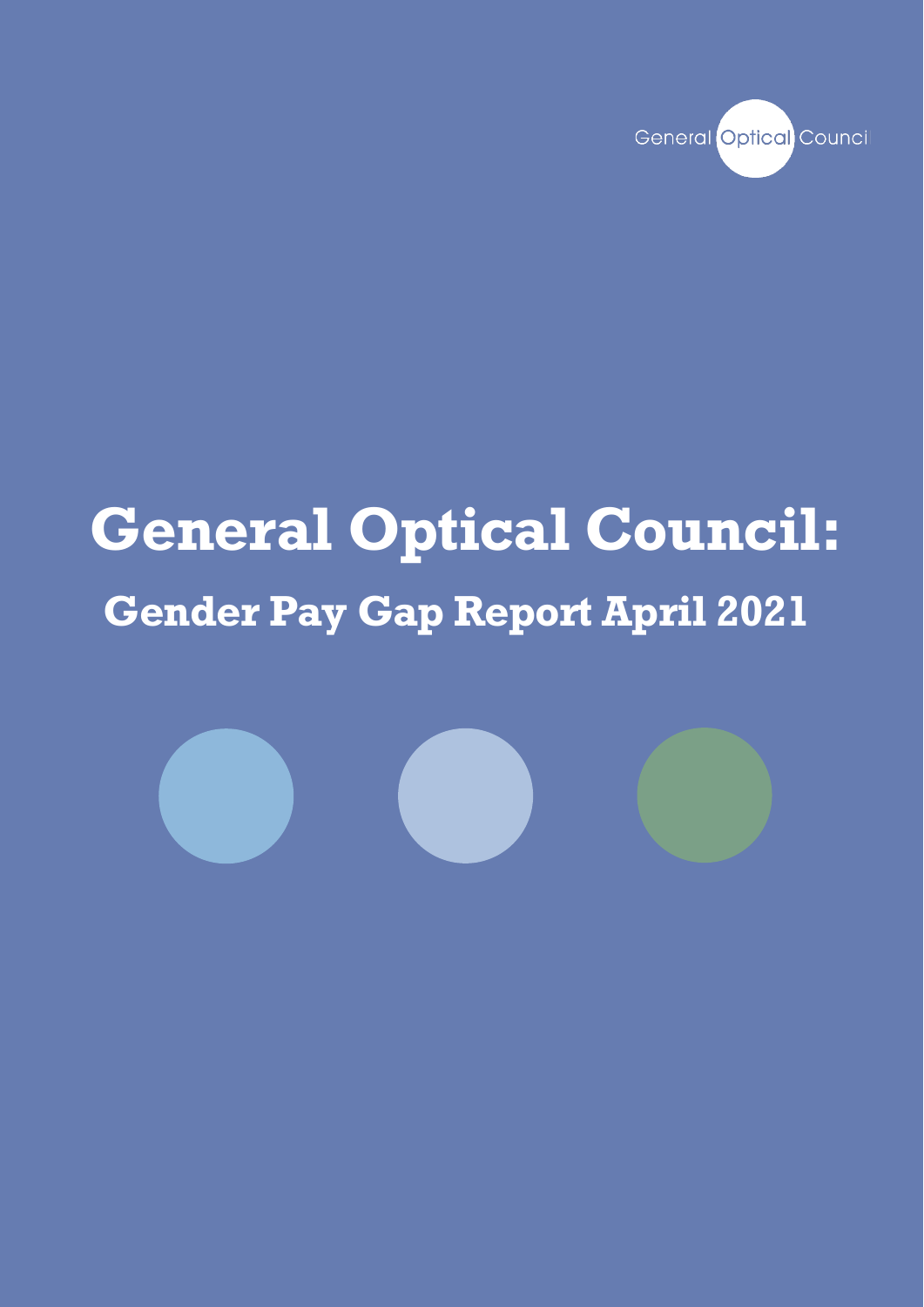#### **Summary**

This paper summarises the results of the gender pay gap assessment carried out using snapshot data as at 5<sup>th</sup> April 2021 for the GOC.

Our results show a reduced mean and median pay gaps, both marginally favouring men but well within industry norms and an improvement on the figures from April 2020.

#### **Background**

In February 2017, the Government [introduced a requirement](https://www.gov.uk/guidance/gender-pay-gap-reporting-overview) for companies with more than 250 employees to publish the following calculations, as at 5 April each year, to show the size of the pay gap between their male and female employees:

- 1. Mean gender pay gap in hourly pay
- 2. Median gender pay gap in hourly pay
- 3. Mean bonus gender pay gap
- 4. Median bonus gender pay gap
- 5. Proportion of men and women receiving a bonus payment
- 6. Proportion of men and women in each pay quartile

The GOC employs less than 250 employees and so we are not required to publish our gender pay gap data. However, as part of our commitment to equality, diversity, and inclusion (EDI) we have chosen to publish our data on an annual basis.

#### **Gender Pay Gap versus Equal Pay**

Equal pay deals with the pay differences between men and women who carry out the same jobs, similar jobs, or work of equal value. It is unlawful to pay people unequally because they are a man or a woman.

The gender pay gap shows the differences in the average pay between men and women. If a workplace has a particularly high gender pay gap, this can indicate there may several issues to deal with, and the individual calculations may help to identify what those issues are. In some cases, the gender pay gap may include unlawful inequality in pay, but this is not necessarily the case.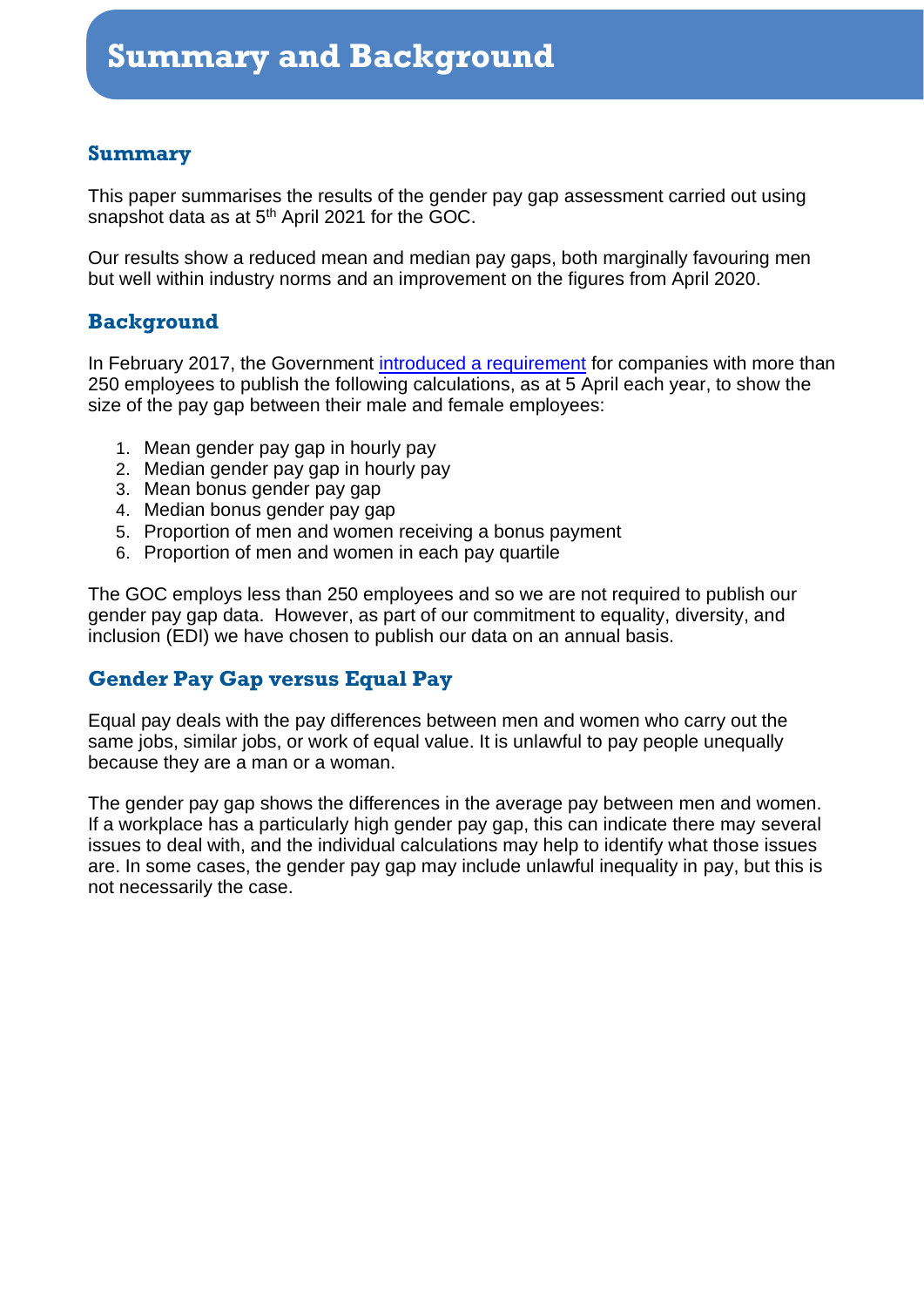## **Gender Pay Gap Figures**

Gender pay gap data has been analysed using data are from data as of the  $5<sup>th</sup>$  of April 2021.

#### **Figures Overview**

- **Mean Gender Pay Gap** on average men earn **1.3%** higher hourly rate than women.
- **Median Gender Pay Gap** on average men's median pay is **5.0%** higher than women's.
- **Bonuses** we do not pay bonuses so there is no mean or median bonus gap.

#### **Proportion of men and women in each of the four [pay quartiles:](https://www.gov.uk/guidance/gender-pay-gap-reporting-make-your-calculations#gender-pay-gap-quartile-figures-you-must-calculate)**

|                                 | <b>Men</b> | <b>Women</b> |
|---------------------------------|------------|--------------|
| <b>Lower Quartile</b>           | 25%        | 75%          |
| Lower Middle<br>Quartile        | 38%        | 62%          |
| <b>Upper Middle</b><br>Quartile | 35%        | 65%          |
| <b>Upper Quartile</b>           | 35%        | 65%          |
|                                 |            |              |
| All staff                       | 33%        | 67%          |

#### **Analysis**

We have managed to reverse last year's significant increase in our Median Pay Gap, while continuing to tighten our Mean Pay Gap even further. Both remain significantly better than the national averages and those for Non-Profit Bodies (see appendix 1).

The proportions have improved further in the upper quartiles, getting closer to the overall staff ratio, but the two lower quartiles remain a concern. The Lower Quartile has improved slightly but the Lower Middle Quartile has got slightly worse. To measure our progression, we have included the figures for 2019 and 2020 alongside our 2021 figures in the appendix.

The GOC is committed to continually improving in this area by reviewing salary data on a regular basis to ensure that staff are paid appropriately and taking any necessary actions if not. Our aim is a 0% Gender Pay Gap on both Mean and Median, as well as an equal split in all quartiles. This may be difficult to achieve given our small population, but it will remain the aim.

Please keep in mind when looking at the figures the impact of the small size of our population. As each person represents nearly 5% in each quartile, a 10% difference equates to 2 people only.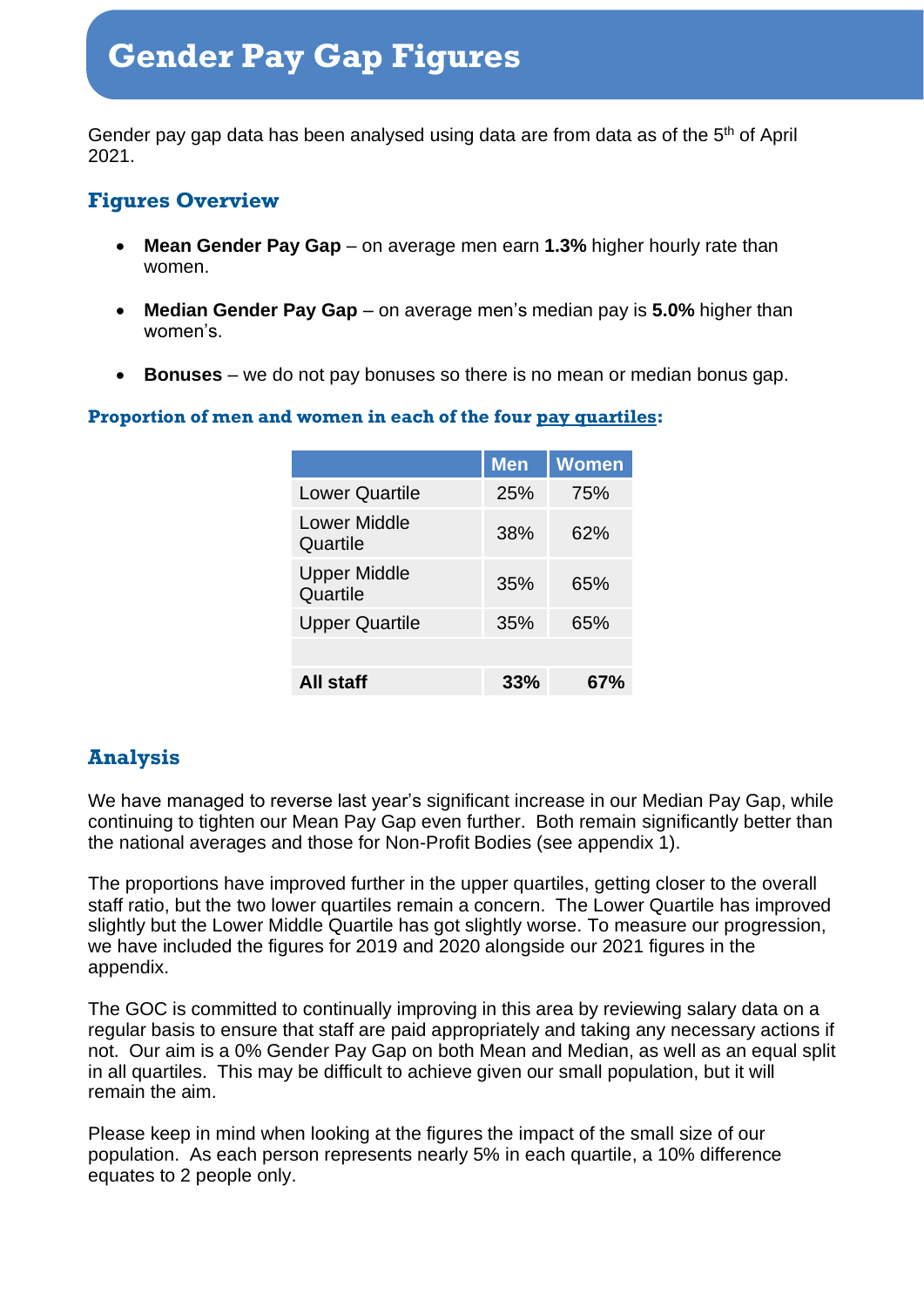#### **Further Initiatives**

There are several ongoing initiatives to ensure that we pay colleagues appropriately and do not differentiate on gender, race or any other protected characteristic including:

- Our EDI Partner has reviewed our recruitment processes and proposed several improvements to promote fairer hiring practices;
- Our family friendly and flexible working policies have been reviewed and relaunched;
- We continue to promote our staff networks to support diversity and inclusion, including Women's; Black, Asian, and Minority Ethnic (BAME); Lesbian, Gay, Bisexual, Transgender, Queer+ (LGBTQ+) and Disability networks; plus, our new Anti-Racism group; and the long-standing Staff Welfare and Engagement Group (SWEG);
- We held a series of high-profile events to celebrate Women's History Month, including inspirational external speakers;
- Our new Applicant Tracking System is allowing us to track EDI data on applicants to ensure that we are attracting a diverse pool;
- Our EDI Partner has also had an ambitious programme of EDI learning and development approved to run over the next 2 years.